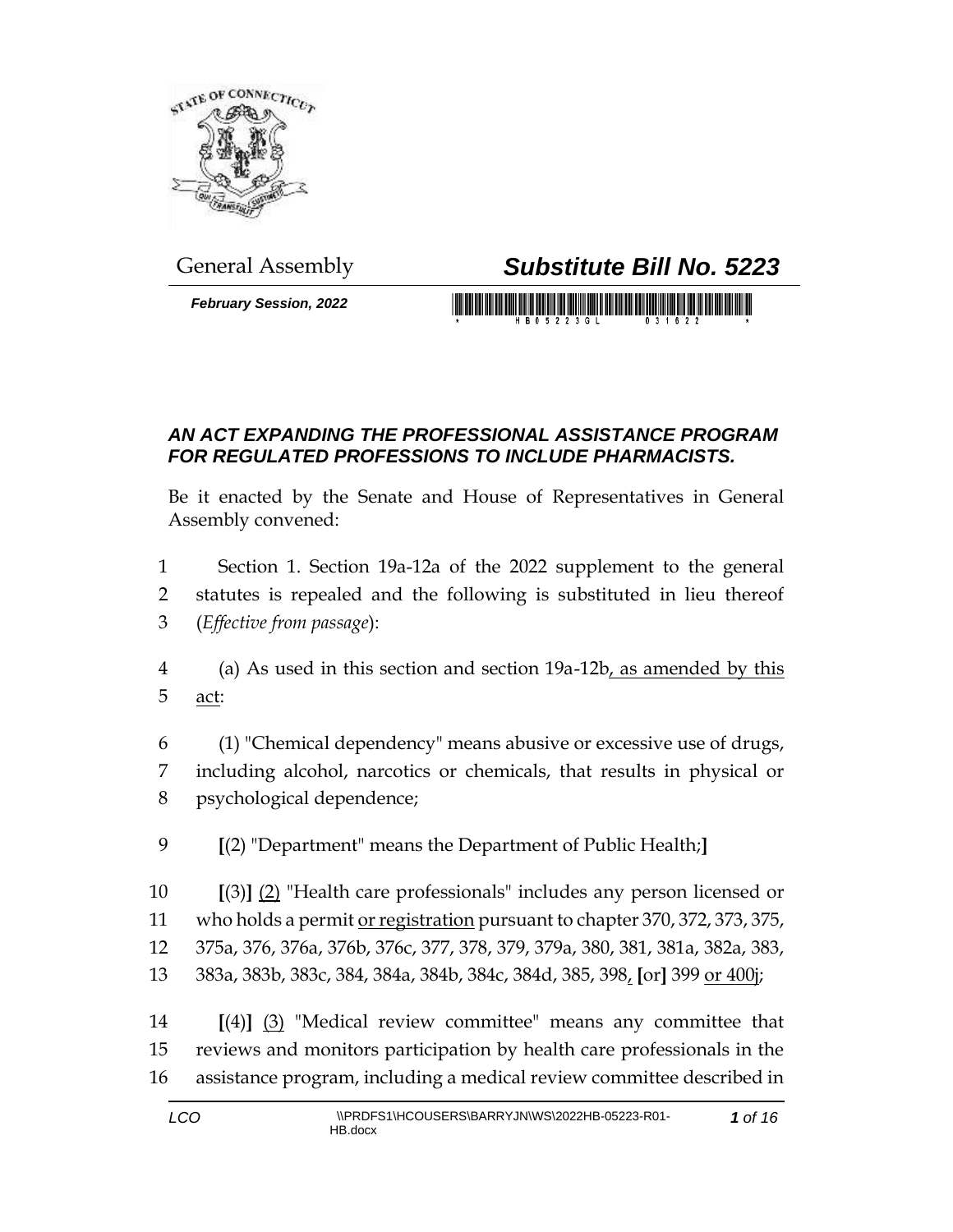## section 19a-17b; **[**and**]**

 **[**(5)**]** (4) "Assistance program" means the program established pursuant to subsection (b) of this section to provide education, prevention, intervention, referral assistance, rehabilitation or support services to health care professionals who have a chemical dependency, 22 emotional or behavioral disorder or physical or mental illness; and

## (5) "Pharmacist" has the same meaning as provided in section 20-571.

 (b) State or local professional societies or membership organizations of health care professionals or any combination thereof, may establish a single assistance program to serve all health care professionals, provided the assistance program (1) operates in compliance with the provisions of this section, and (2) includes one or more medical review committees that comply with the applicable provisions of subsections (c) to (f), inclusive, of this section. The program shall (A) be an alternative, voluntary and confidential opportunity for the rehabilitation of health care professionals and persons who have applied to become health care professionals, and (B) include mandatory, periodic evaluations of each participant's ability to practice with skill and safety and without posing a threat to the health and safety of any person or patient in the health care setting.

 (c) Prior to admitting a health care professional into the assistance program, a medical review committee shall (1) determine if the health care professional is an appropriate candidate for rehabilitation and participation in the program, and (2) establish the participant's terms and conditions for participating in the program. No action taken by the medical review committee pursuant to this subsection shall be construed as the practice of medicine or mental health care.

 (d) A medical review committee shall not admit into the assistance program any health care professional who has pending disciplinary charges, prior history of disciplinary action or a consent order by any professional licensing or disciplinary body or has been charged with or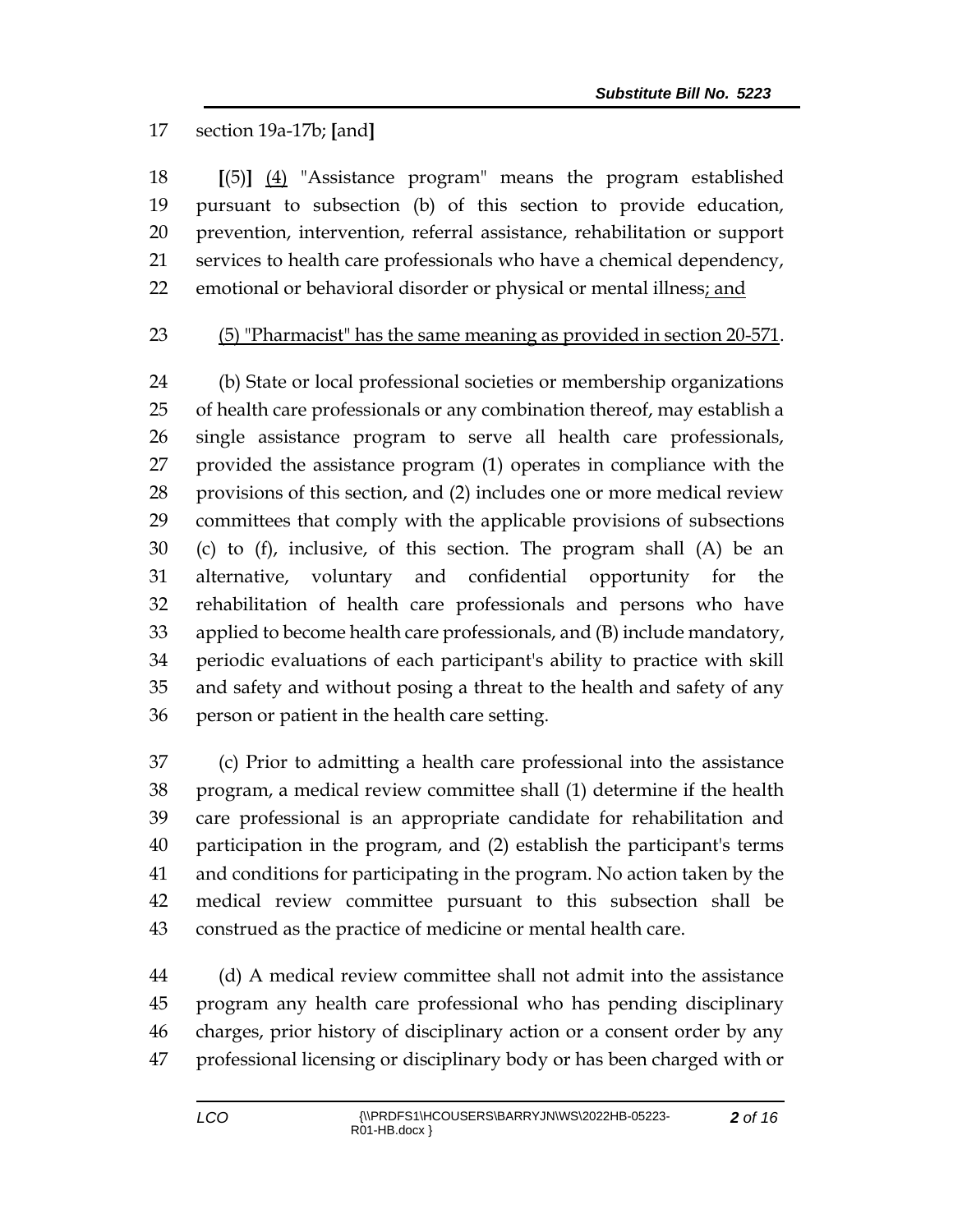convicted of a felony under the laws of this state, or of an offense that, if committed within this state, would constitute a felony. A medical review committee shall refer such health care professional to the **[**department**]** Department of Public Health, or, if such health care professional is a pharmacist, the Department of Consumer Protection, and shall submit to the **[**department**]** Department of Public Health or 54 Department of Consumer Protection, as applicable, all records and files maintained by the assistance program concerning such health care professional. Upon such referral, the **[**department**]** Department of Public Health or Department of Consumer Protection, as applicable, shall determine if the health care professional is eligible to participate in the assistance program and whether such participation should be treated as confidential pursuant to subsection (h) of this section. The **[**department**]** Department of Public Health or Department of Consumer Protection, as 62 applicable, may seek the advice of professional health care societies or organizations and the assistance program in determining what intervention, referral assistance, rehabilitation or support services are appropriate for such health care professional. If the **[**department**]** Department of Public Health or Department of Consumer Protection, as applicable, determines that the health care professional is an appropriate candidate for confidential participation in the assistance program, the entire record of the referral and investigation of the health care professional shall be confidential and shall not be disclosed, except at the request of the health care professional, for the duration of the health care professional's participation in and upon successful completion of the program, provided such participation is in accordance with terms agreed upon by the **[**department**]** Department of Public 75 Health or Department of Consumer Protection, as applicable, the health care professional and the assistance program.

 (e) Any health care professional participating in the assistance program shall immediately notify the assistance program upon (1) being made aware of the filing of any disciplinary charges or the taking of any disciplinary action against such health care professional by a professional licensing or disciplinary body, or (2) being charged with or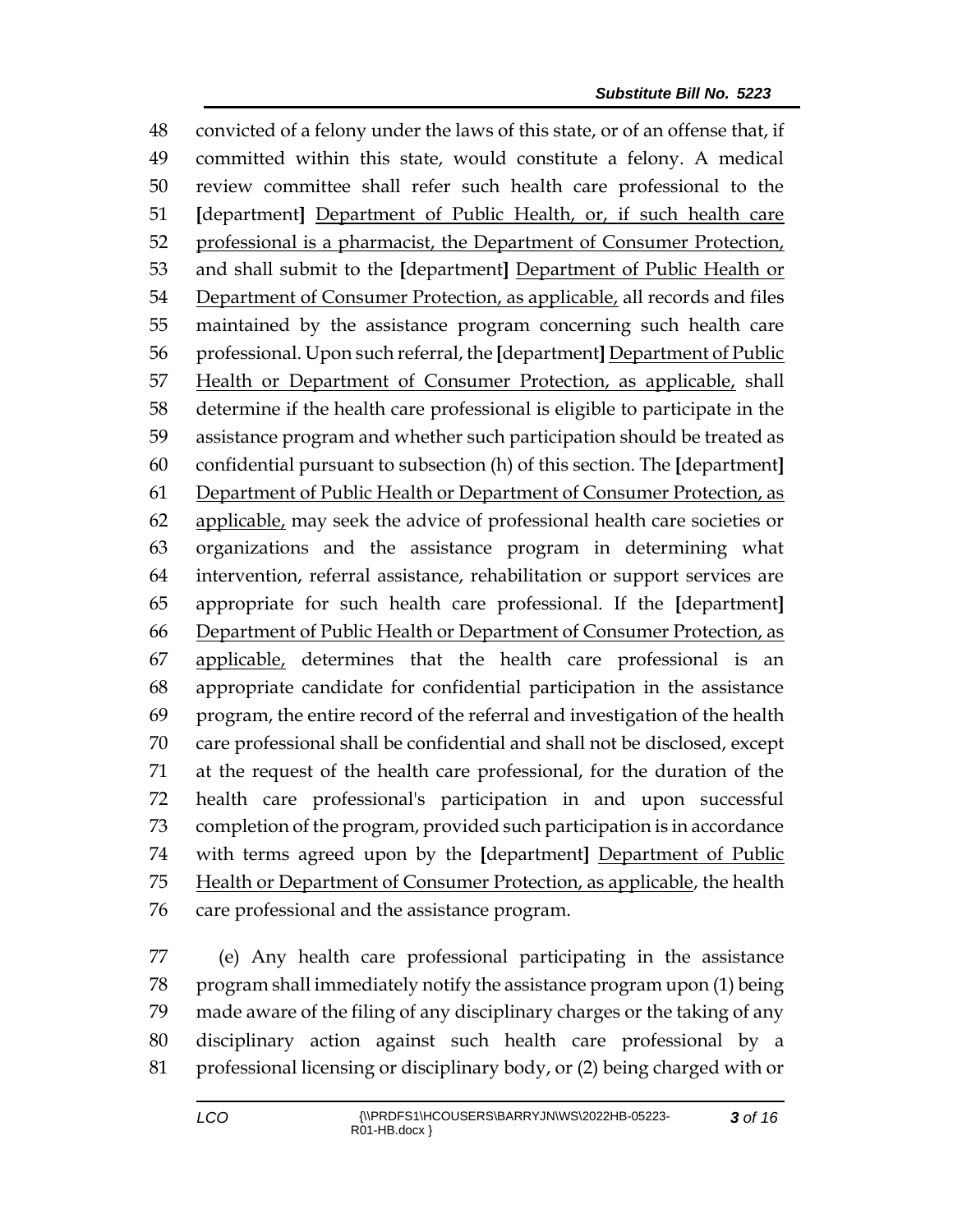convicted of a felony under the laws of this state, or of an offense that, if committed within this state, would constitute a felony. The assistance program shall regularly review available sources to determine if disciplinary charges have been filed, or disciplinary action has been taken, or felony charges have been filed or substantiated against any health care professional who has been admitted to the assistance program. Upon such notification, the assistance program shall refer such health care professional to the **[**department**]** Department of Public Health, or, if such health care professional is a pharmacist, the Department of Consumer Protection, and shall submit to the **[**department**]** Department of Public Health or Department of Consumer Protection, as applicable, all records and files maintained by the assistance program concerning such health care professional. Upon such referral, the **[**department**]** Department of Public Health or 96 Department of Consumer Protection, as applicable, shall determine if the health care professional is eligible to continue participating in the assistance program and whether such participation should be treated as confidential in accordance with subsection (h) of this section. The **[**department**]** Department of Public Health or Department of Consumer Protection, as applicable, may seek the advice of professional health care societies or organizations and the assistance program in determining what intervention, referral assistance, rehabilitation or support services are appropriate for such health care professional. If the **[**department**]** Department of Public Health or Department of Consumer Protection, as applicable, determines that the health care professional is an appropriate candidate for confidential participation in the assistance program, the entire record of the referral and investigation of the health care professional shall be confidential and shall not be disclosed, except at the request of the health care professional, for the duration of the health care professional's participation in and upon successful completion of the program, provided such participation is in accordance with terms agreed upon by the **[**department**]** Department of Public Health or Department of Consumer Protection, as applicable, the health care professional and the assistance program.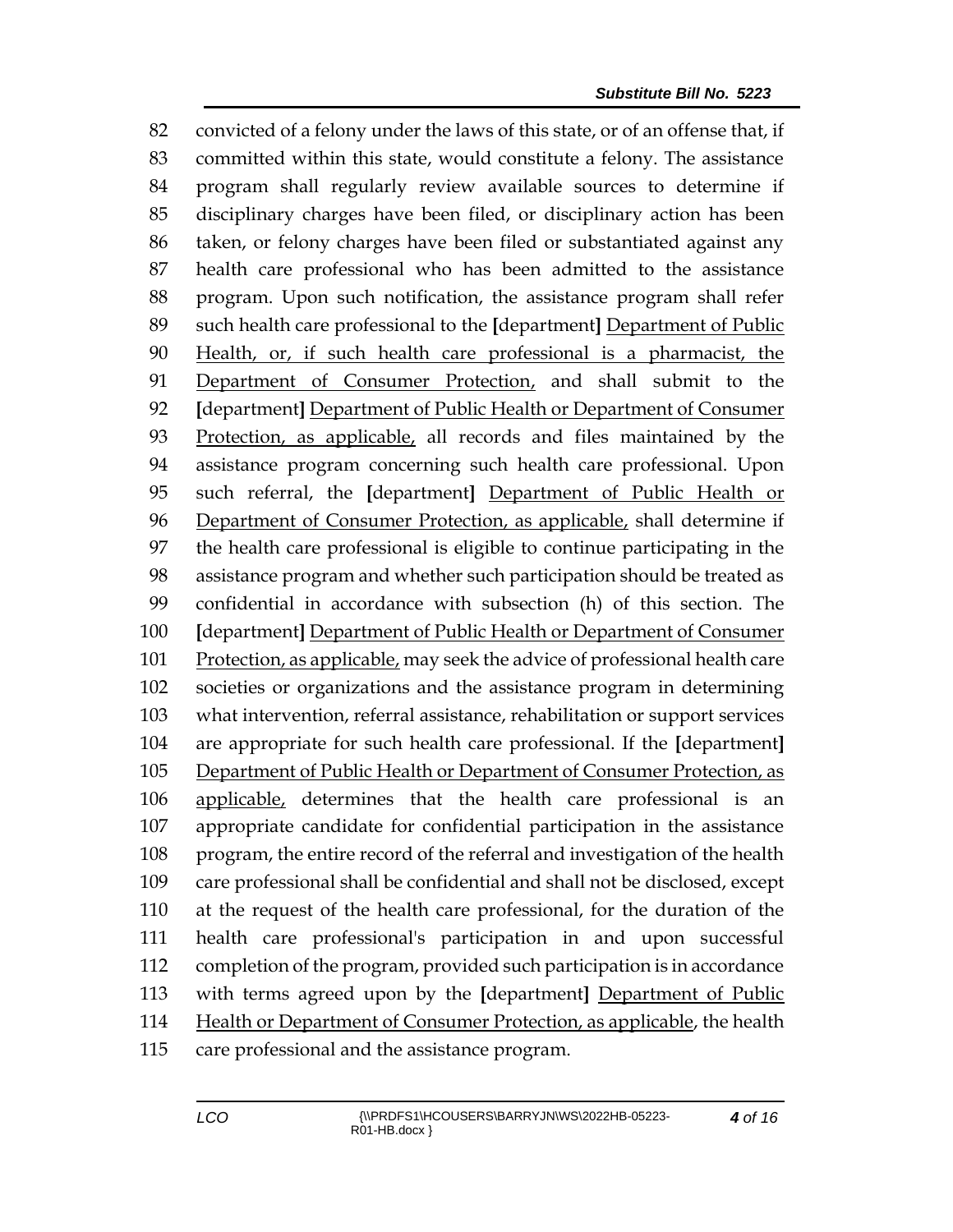(f) A medical review committee shall not admit into the assistance program any health care professional who is alleged to have harmed a patient. Upon being made aware of such allegation of harm a medical review committee and the assistance program shall refer such health care professional to the **[**department**]** Department of Public Health, or, if such health care professional is a pharmacist, the Department of Consumer Protection, and shall submit to the **[**department**]** Department of Public Health or Department of Consumer Protection, as applicable, all records and files maintained by the assistance program concerning such health care professional. Such referral may include recommendations as to what intervention, referral assistance, rehabilitation or support services are appropriate for such health care professional. Upon such referral, the **[**department**]** Department of Public Health or Department of Consumer Protection, as applicable, shall determine if the health care professional is eligible to participate in the assistance program and whether such participation should be provided in a confidential manner in accordance with the provisions of subsection (h) of this section. The **[**department**]** Department of Public Health or Department of Consumer Protection, as applicable, may seek the advice of professional health care societies or organizations and the assistance program in determining what intervention, referral assistance, rehabilitation or support services are appropriate for such health care professional. If the **[**department**]** Department of Public Health or Department of Consumer Protection, as applicable, determines that the health care professional is an appropriate candidate for confidential participation in the assistance program, the entire record of the referral and investigation of the health care professional shall be confidential and shall not be disclosed, except at the request of the health care professional, for the duration of the health care professional's participation in and upon successful completion of the program, 146 provided such participation is in accordance with terms agreed upon by the **[**department**]** Department of Public Health or Department of Consumer Protection, as applicable, the health care professional and the assistance program.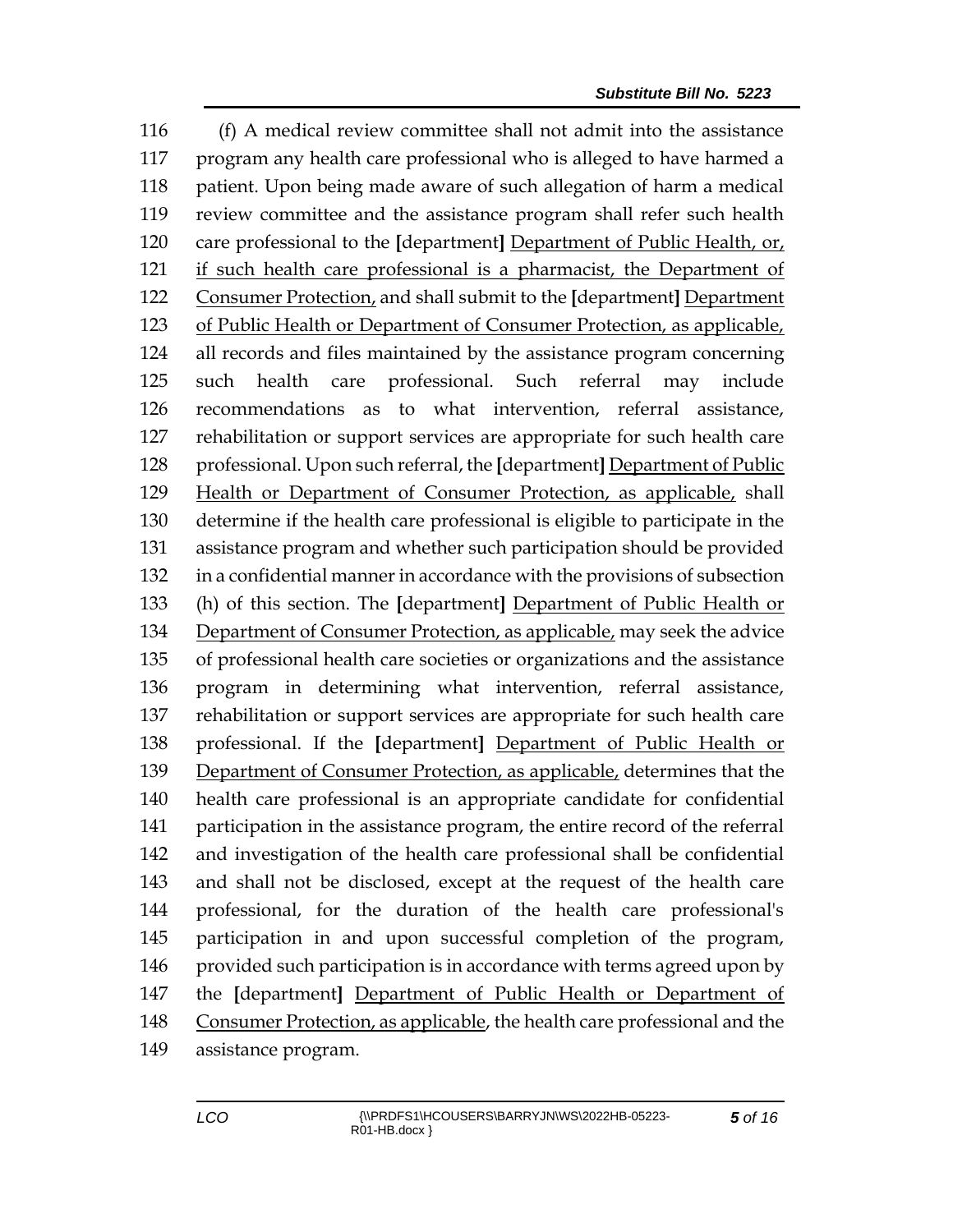(g) The assistance program shall report annually to the appropriate professional licensing board or commission or, in the absence of such board or commission, to either the Department of Public Health or, in the case of pharmacists, the Department of Consumer Protection on (1) the number of health care professionals participating in the assistance program who are under the jurisdiction of such board or commission 156 or, in the absence of such board or commission, under the jurisdiction of either the **[**department,**]** Department of Public Health or, in the case of pharmacists, the Department of Consumer Protection, (2) the purposes for participating in the assistance program, and (3) whether participants are practicing health care with skill and safety and without posing a threat to the health and safety of any person or patient in the health care setting. Annually, on or before December thirty-first, the assistance program shall report such information to the joint standing **[**committee**]** committees of the General Assembly having cognizance of matters relating to public health and consumer protection, in accordance with the provisions of section 11-4a.

 (h) (1) All information given or received in connection with any intervention, rehabilitation, referral assistance or support services provided by the assistance program pursuant to this section, including the identity of any health care professional seeking or receiving such intervention, rehabilitation, referral assistance or support services shall be confidential and shall not be disclosed (A) to any third person or entity, unless disclosure is reasonably necessary for the accomplishment of the purposes of such intervention, rehabilitation, referral assistance or support services or for the accomplishment of an audit in accordance with subsection (l) of this section, or (B) in any civil or criminal case or proceeding or in any legal or administrative proceeding, unless the health care professional seeking or obtaining intervention, rehabilitation, referral assistance or support services waives the confidentiality privilege under this subsection or unless disclosure is otherwise required by law. Unless a health care professional waives the confidentiality privilege under this subsection or disclosure is otherwise required by law, no person in any civil or criminal case or proceeding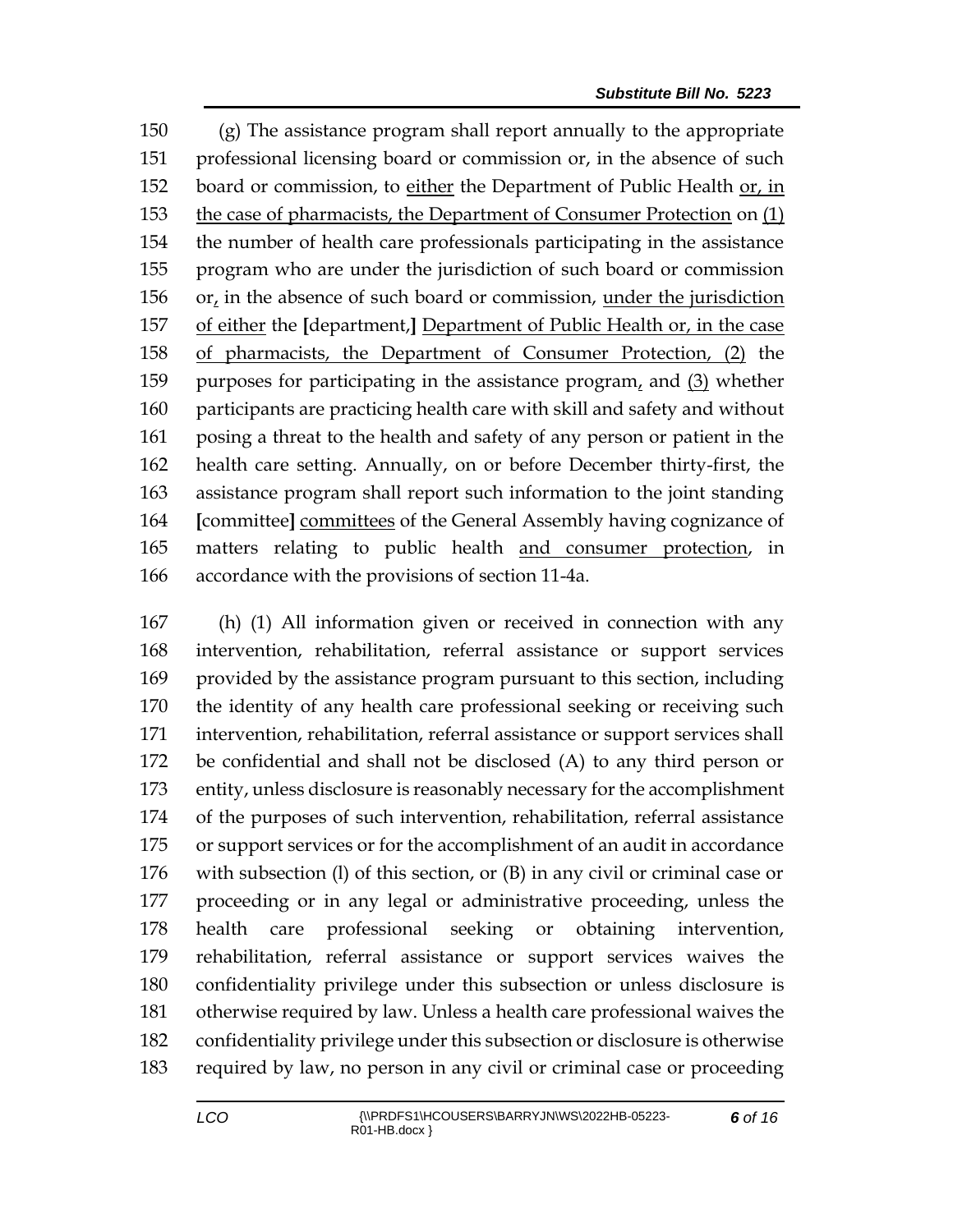or in any legal or administrative proceeding may request or require any information given or received in connection with the intervention, rehabilitation, referral assistance or support services provided pursuant to this section.

 (2) The proceedings of a medical review committee shall not be subject to discovery or introduced into evidence in any civil action for or against a health care professional arising out of matters that are subject to evaluation and review by such committee, and no person who was in attendance at such proceedings shall be permitted or required to testify in any such civil action as to the content of such proceedings. Nothing in this subdivision shall be construed to preclude (A) in any civil action, the use of any writing recorded independently of such proceedings; (B) in any civil action, the testimony of any person concerning such person's knowledge, acquired independently of such proceedings, about the facts that form the basis for the instituting of such civil action; (C) in any civil action arising out of allegations of patient harm caused by health care services rendered by a health care professional who, at the time such services were rendered, had been requested to refrain from practicing or whose practice of medicine or health care was restricted, the disclosure of such request to refrain from practicing or such restriction; or (D) in any civil action against a health care professional, disclosure of the fact that a health care professional participated in the assistance program, the dates of participation, the reason for participation and confirmation of successful completion of 208 the program, provided a court of competent jurisdiction has determined that good cause exists for such disclosure after (i) notification to the health care professional of the request for such disclosure, and (ii) a hearing concerning such disclosure at the request of any party, and provided further, the court imposes appropriate safeguards against unauthorized disclosure or publication of such information.

 (3) Nothing in this subsection shall be construed to prevent the assistance program from disclosing information in connection with administrative proceedings related to the imposition of disciplinary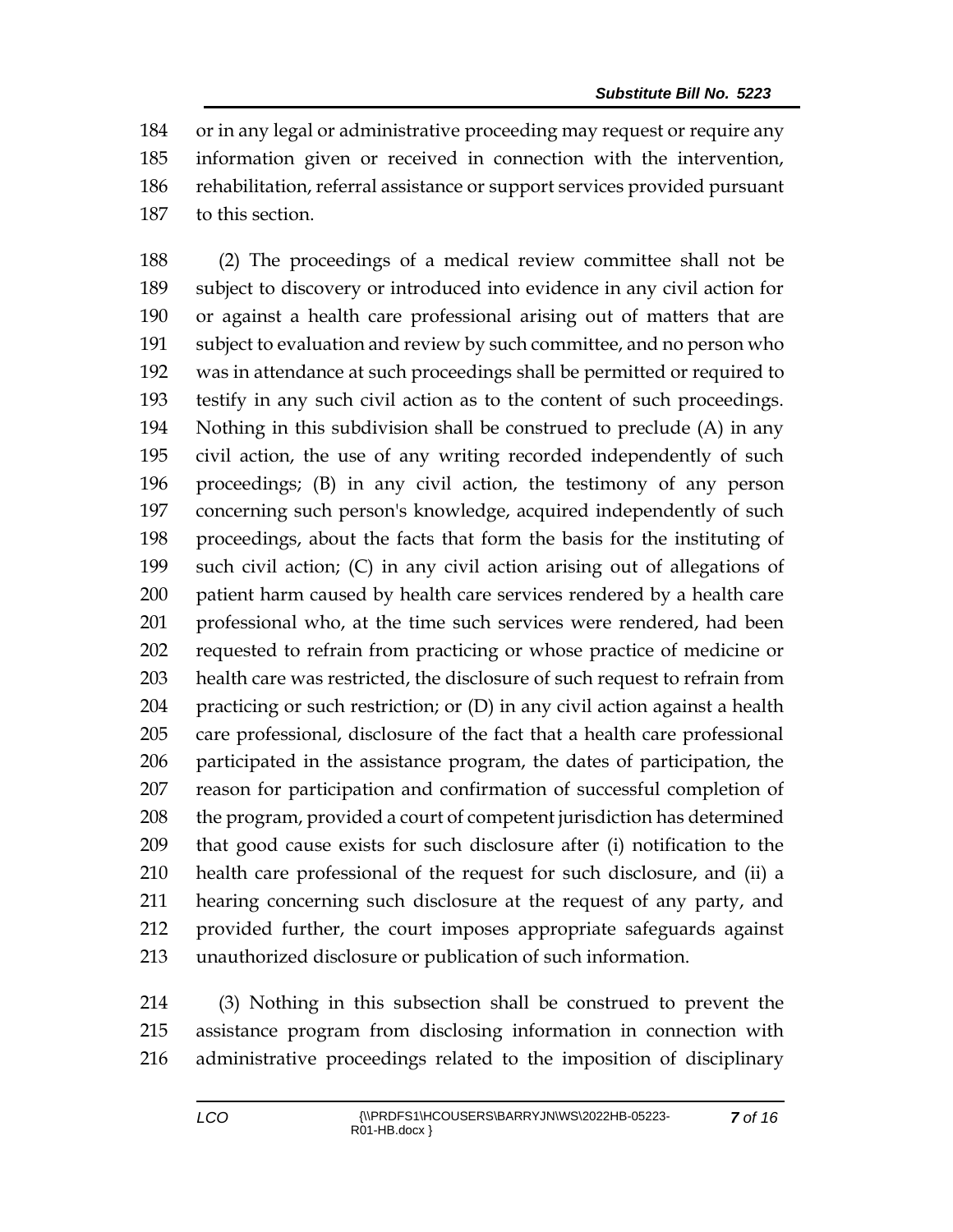action against any health care professional referred to the **[**department**]** Department of Public Health or Department of Consumer Protection, as 219 applicable, by the assistance program pursuant to subsection  $(d)$ ,  $(e)$ ,  $(f)$  or (i) of this section or by the Professional Assistance Oversight 221 Committee pursuant to subsection (e) of section  $19a-12b$ , as amended by 222 this act.

 (i) If at any time, (1) the assistance program determines that a health care professional is not able to practice with skill and safety or poses a threat to the health and safety of any person or patient in the health care setting and the health care professional does not refrain from practicing health care or fails to participate in a recommended program of rehabilitation, or (2) a health care professional who has been referred to the assistance program fails to comply with terms or conditions of the program or refuses to participate in the program, the assistance program shall refer the health care professional to the **[**department**]** Department of Public Health, or, if such health care professional is a pharmacist, the Department of Consumer Protection, and shall submit to the **[**department**]** Department of Public Health or Department of Consumer Protection, as applicable, all records and files maintained by the assistance program concerning such health care professional. Upon such referral, the **[**department**]** Department of Public Health or Department of Consumer Protection, as applicable, shall determine if the health care professional is eligible to participate in the assistance program and whether such participation should be provided in a confidential manner in accordance with the provisions of subsection (h) of this section. The **[**department**]** Department of Public Health or Department of Consumer Protection, as applicable, may seek the advice of professional health care societies or organizations and the assistance program in determining what intervention, rehabilitation, referral assistance or support services are appropriate for such health care professional. If the **[**department**]** Department of Public Health or Department of Consumer Protection, as applicable, determines that the health care professional is an appropriate candidate for confidential participation in the assistance program, the entire record of the referral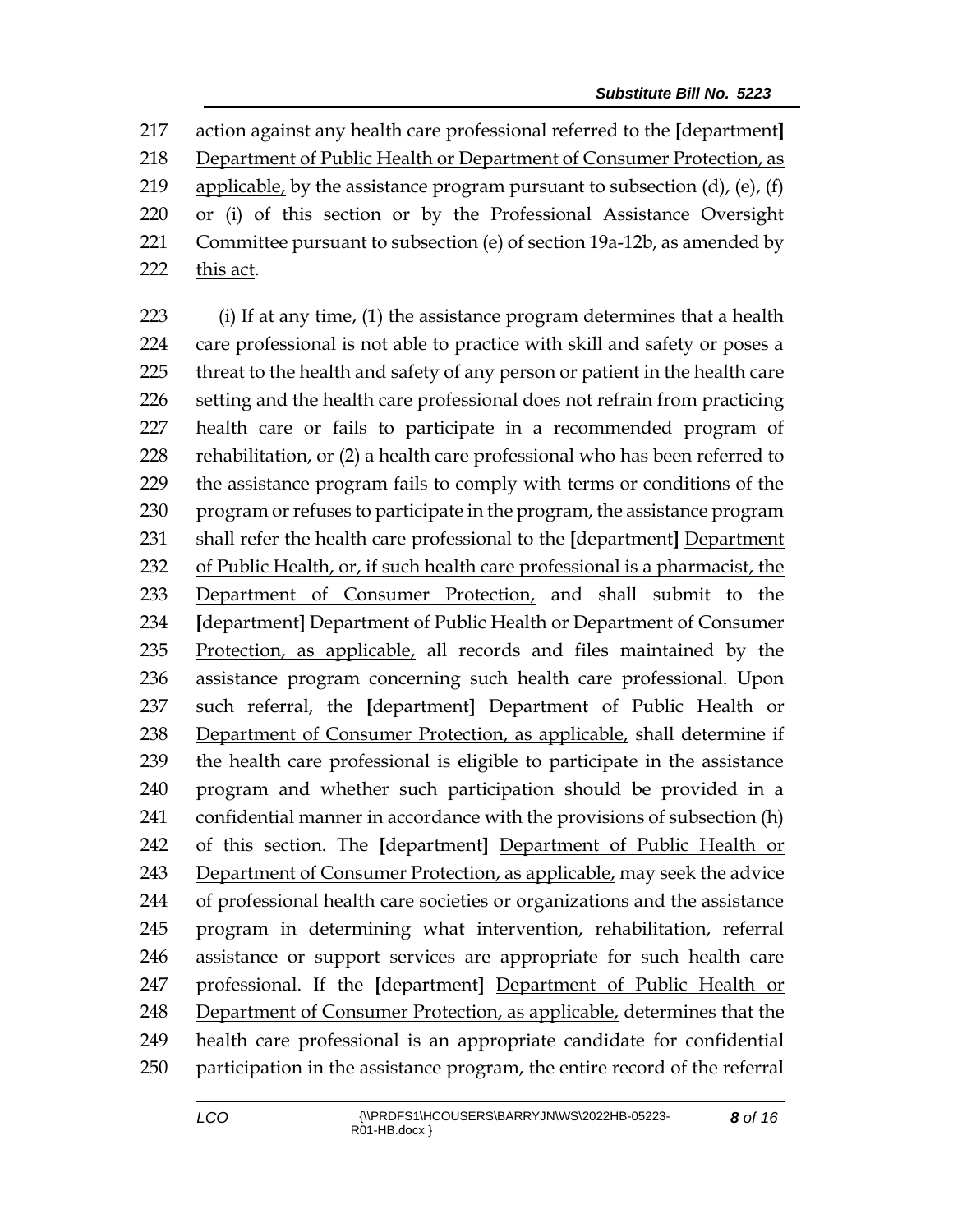and investigation of the health care professional shall be confidential and shall not be disclosed, except at the request of the health care professional, for the duration of the health care professional's participation in and upon successful completion of the program, provided such participation is in accordance with terms agreed upon by the **[**department**]** Department of Public Health or Department of 257 Consumer Protection, as applicable, the health care professional and the assistance program.

 (j) (1) Any physician, hospital or state or local professional society or organization of health care professionals that refers a physician for intervention to the assistance program shall be deemed to have satisfied the obligations imposed on the person or organization pursuant to subsection (a) of section 20-13d, with respect to a physician's inability to practice medicine with reasonable skill or safety due to chemical dependency, emotional or behavioral disorder or physical or mental illness.

 (2) Any physician, physician assistant, hospital or state or local professional society or organization of health care professionals that refers a physician assistant for intervention to the assistance program shall be deemed to have satisfied the obligations imposed on the person or organization pursuant to subsection (a) of section 20-12e, with respect to a physician assistant's inability to practice with reasonable skill or 273 safety due to chemical dependency, emotional or behavioral disorder or physical or mental illness.

 (k) The assistance program established pursuant to subsection (b) of this section shall meet with the Professional Assistance Oversight Committee established under section 19a-12b, as amended by this act, on a regular basis, but not less than four times each year.

 (l) On or before November 1, 2007, and annually thereafter, the assistance program shall select a person determined to be qualified by the assistance program and the **[**department**]** Department of Public 282 Health to conduct an audit on the premises of the assistance program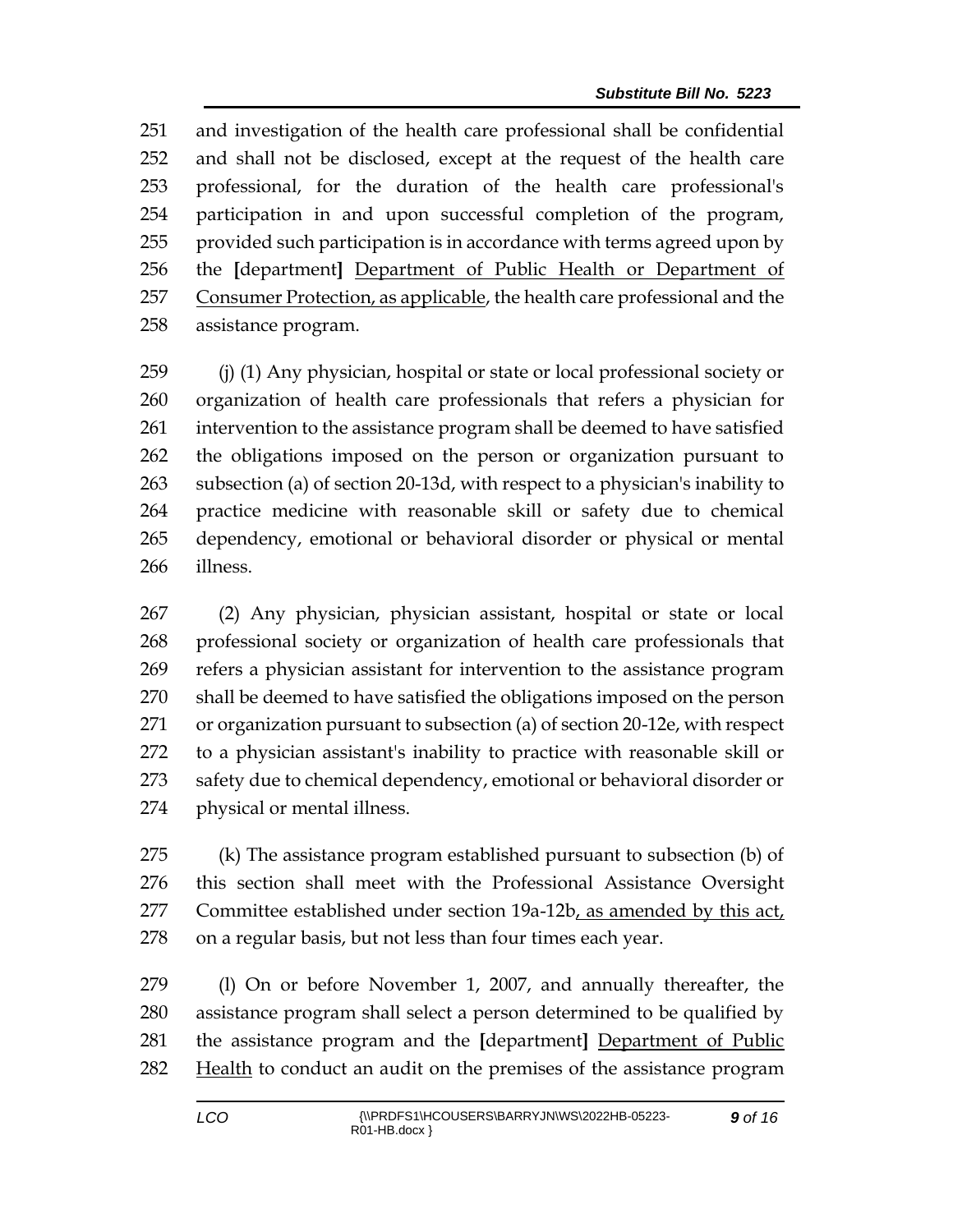for the purpose of examining quality control of the program and compliance with all requirements of this section. On or after November 1, 2011, the **[**department**]** Department of Public Health, with the agreement of the Professional Assistance Oversight Committee 287 established under section 19a-12b, as amended by this act, may waive 288 the audit requirement, in writing. Any audit conducted pursuant to this subsection shall consist of a random sampling of at least twenty per cent of the assistance program's files or ten files, whichever is greater. Prior to conducting the audit, the auditor shall agree in writing (1) not to copy any program files or records, (2) not to remove any program files or records from the premises, (3) to destroy all personally identifying information about health care professionals participating in the assistance program upon the completion of the audit, (4) not to disclose personally identifying information about health care professionals participating in the program to any person or entity other than a person employed by the assistance program who is authorized by such program to receive such disclosure, and (5) not to disclose in any audit report any personally identifying information about health care professionals participating in the assistance program. Upon completion of the audit, the auditor shall submit a written audit report to the assistance program, the **[**department**]** Department of Public Health, the Professional Assistance Oversight Committee established under section 19a-12b, as amended by this act, and the joint standing **[**committee**]** committees of the General Assembly having cognizance of matters relating to public health and consumer protection, in accordance with the provisions of section 11-4a.

 Sec. 2. Subsections (a) to (e), inclusive, of section 19a-12b of the general statutes are repealed and the following is substituted in lieu thereof (*Effective from passage*):

 (a) The Department of Public Health shall establish a Professional Assistance Oversight Committee for the assistance program. Such committee's duties shall include, but not be limited to, overseeing quality assurance. The oversight committee shall consist of the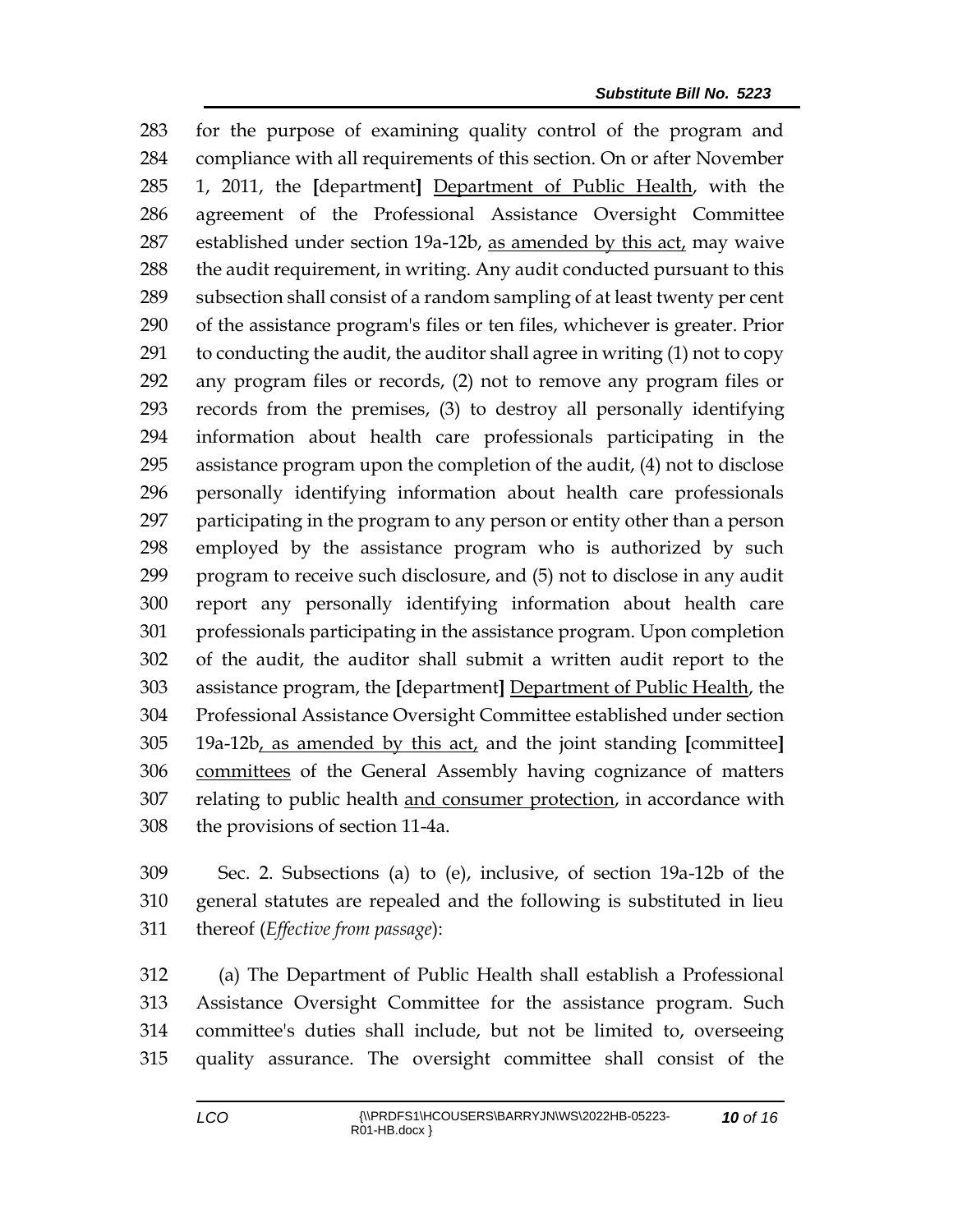following members: (1) Three members selected by the **[**department**]** Department of Public Health, who are health care professionals with training and experience in mental health or addiction services, (2) three members selected by the assistance program, who are not employees, board or committee members of the assistance program and who are health care professionals with training and experience in mental health or addiction services, and (3) one member selected by the Department of Mental Health and Addiction Services who is a health care professional.

 (b) The assistance program shall provide administrative support to the oversight committee.

 (c) Beginning January 1, 2008, the oversight committee shall meet with the assistance program on a regular basis, but not fewer than four times each year.

 (d) The oversight committee may request and shall be entitled to receive copies of files or such other assistance program records it deems necessary, provided all information pertaining to the identity of any health care professional shall first be redacted by the assistance program. No member of the oversight committee may copy, retain or maintain any such redacted records. If the oversight committee determines that a health care professional is not able to practice with skill and safety or poses a threat to the health and safety of any person or patient in the health care setting, and the health care professional has not refrained from practicing health care or has failed to comply with terms or conditions of participation in the assistance program, the oversight committee shall notify the assistance program to refer the health care professional to the **[**department**]** Department of Public Health, or, if such health care professional is a pharmacist, the Department of Consumer Protection. Upon such notification, the assistance program shall refer the health care professional to the **[**department**]** Department of Public Health or Department of Consumer Protection, as applicable, in accordance with the provisions of subsection (i) of section 19a-12a, as amended by this act.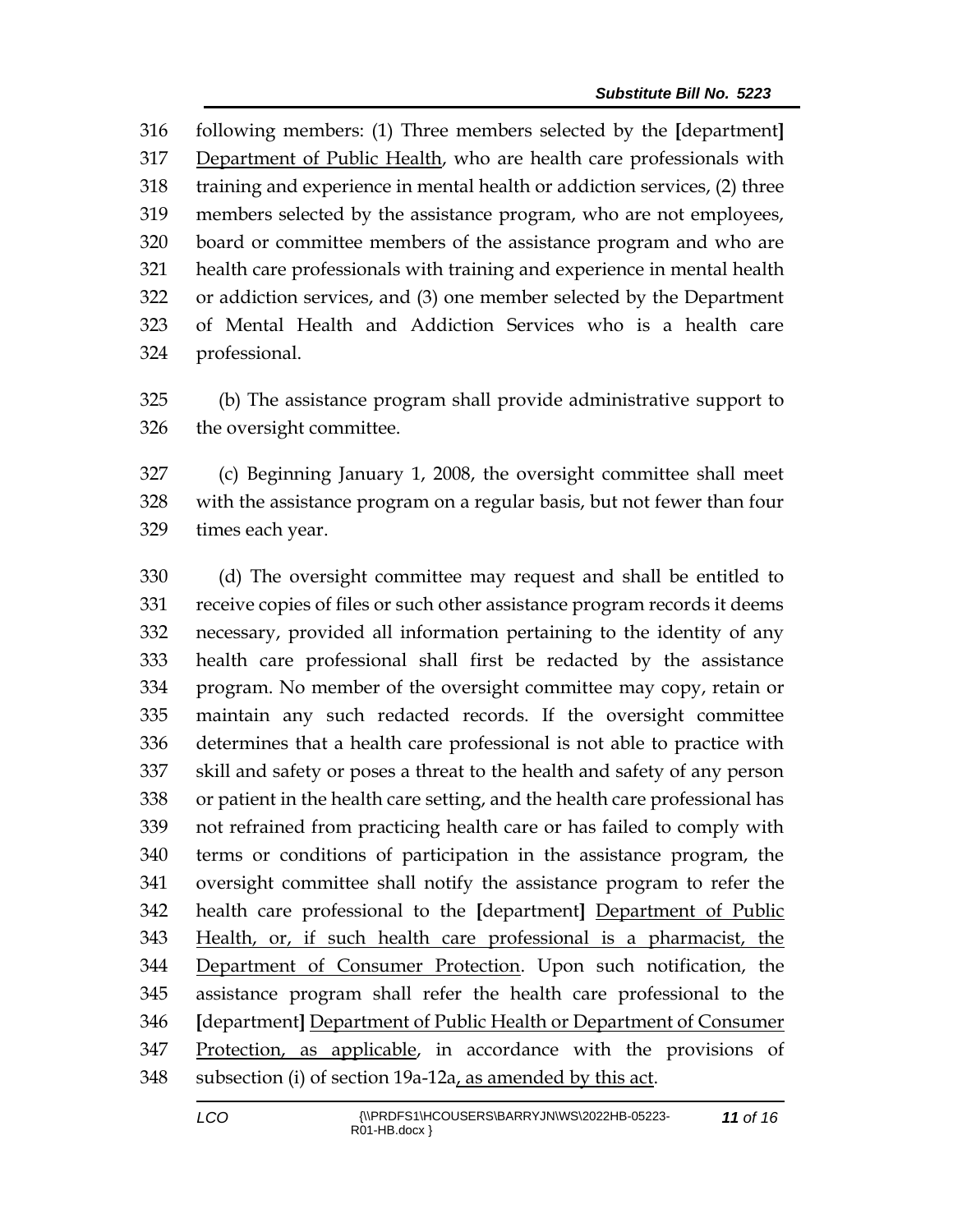(e) (1) If, at any time, the oversight committee determines that the assistance program (A) has not acted in accordance with the provisions of this section or section 19a-12a, as amended by this act, or (B) requires remedial action based upon the audit performed under subsection (l) of section 19a-12a, as amended by this act, the oversight committee shall notify the assistance program of such determination, in writing, not later than thirty days after such determination.

 (2) The assistance program shall develop and submit to the oversight committee a corrective action plan addressing such determination not later than thirty days after the date of such notification. The assistance program may seek the advice and assistance of the oversight committee in developing the corrective action plan. Upon approval of the corrective action plan by the oversight committee, the oversight committee shall provide a copy of the approved plan to the assistance program, **[**and the department**]** the Department of Public Health and the Department of Consumer Protection.

 (3) If the assistance program fails to comply with the corrective action plan, the oversight committee may amend the plan or direct the assistance program to refer some or all of the records of the health care professionals in the assistance program to the **[**department**]** Department of Public Health, or, in the case of health care professionals who are pharmacists, the Department of Consumer Protection. Upon such referral, the **[**department**]** Department of Public Health or Department of Consumer Protection, as applicable, shall determine if each referred health care professional is eligible for continued intervention, rehabilitation, referral assistance or support services and whether participation in such intervention, rehabilitation, referral assistance or support services should be treated as confidential in accordance with subsection (h) of section 19a-12a, as amended by this act. If the **[**department**]** Department of Public Health or Department of Consumer Protection, as applicable, determines that a health care professional is an appropriate candidate for confidential participation in continued intervention, referral assistance, rehabilitation or support services, the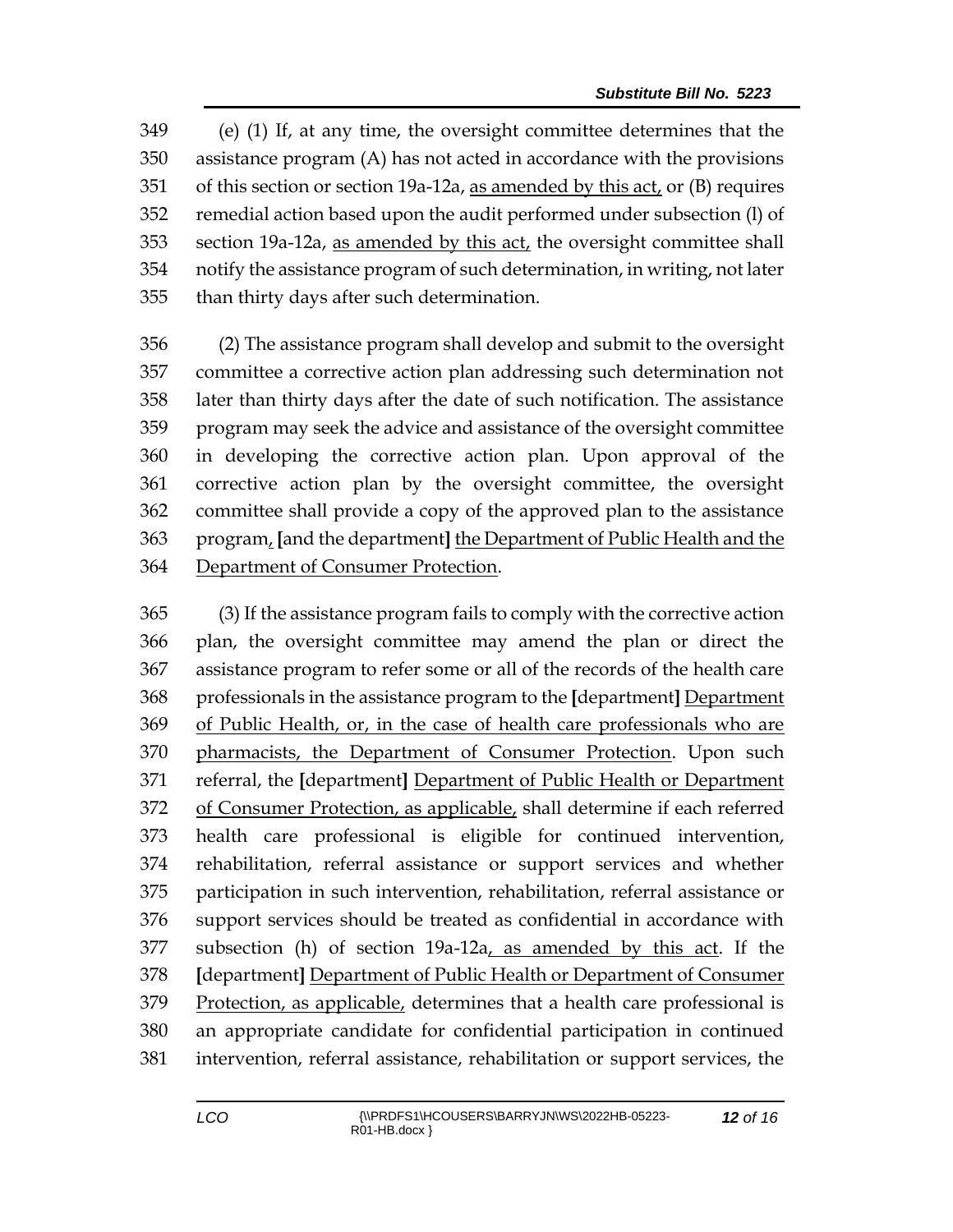entire record of the referral and investigation of the health care professional shall be confidential and shall not be disclosed, except at the request of the health care professional, for the duration of the health care professional's participation in and upon successful completion of the program, provided such participation is in accordance with terms agreed upon by the **[**department**]** Department of Public Health or 388 Department of Consumer Protection, as applicable, and the health care professional.

 (4) Upon written notice to the **[**department**]** Department of Public 391 Health and the Department of Consumer Protection by the oversight committee that the assistance program is in compliance with a corrective action plan developed pursuant to subdivision (2) of this subsection, the **[**department**]** Department of Public Health, or, in the case of 395 pharmacists, the Department of Consumer Protection, may refer health care professionals to the assistance program for continued intervention, rehabilitation, referral assistance or support services and shall submit to the assistance program all records and files concerning such health care professionals.

 Sec. 3. Section 19a-12c of the general statutes is repealed and the following is substituted in lieu thereof (*Effective from passage*):

 There is established an account to be known as the "professional assistance program account" which shall be a separate, nonlapsing account within the General Fund. The account shall contain any moneys required by law to be deposited in the account. Moneys in the account shall be paid by the Commissioner of Public Health and the Commissioner of Consumer Protection to the assistance program for health care professionals established pursuant to section 19a-12a, as amended by this act, for the provision of education, prevention, intervention, referral assistance, rehabilitation or support services to health care professionals who have a chemical dependency, emotional or behavioral disorder or physical or mental illness.

Sec. 4. Section 20-601 of the general statutes is repealed and the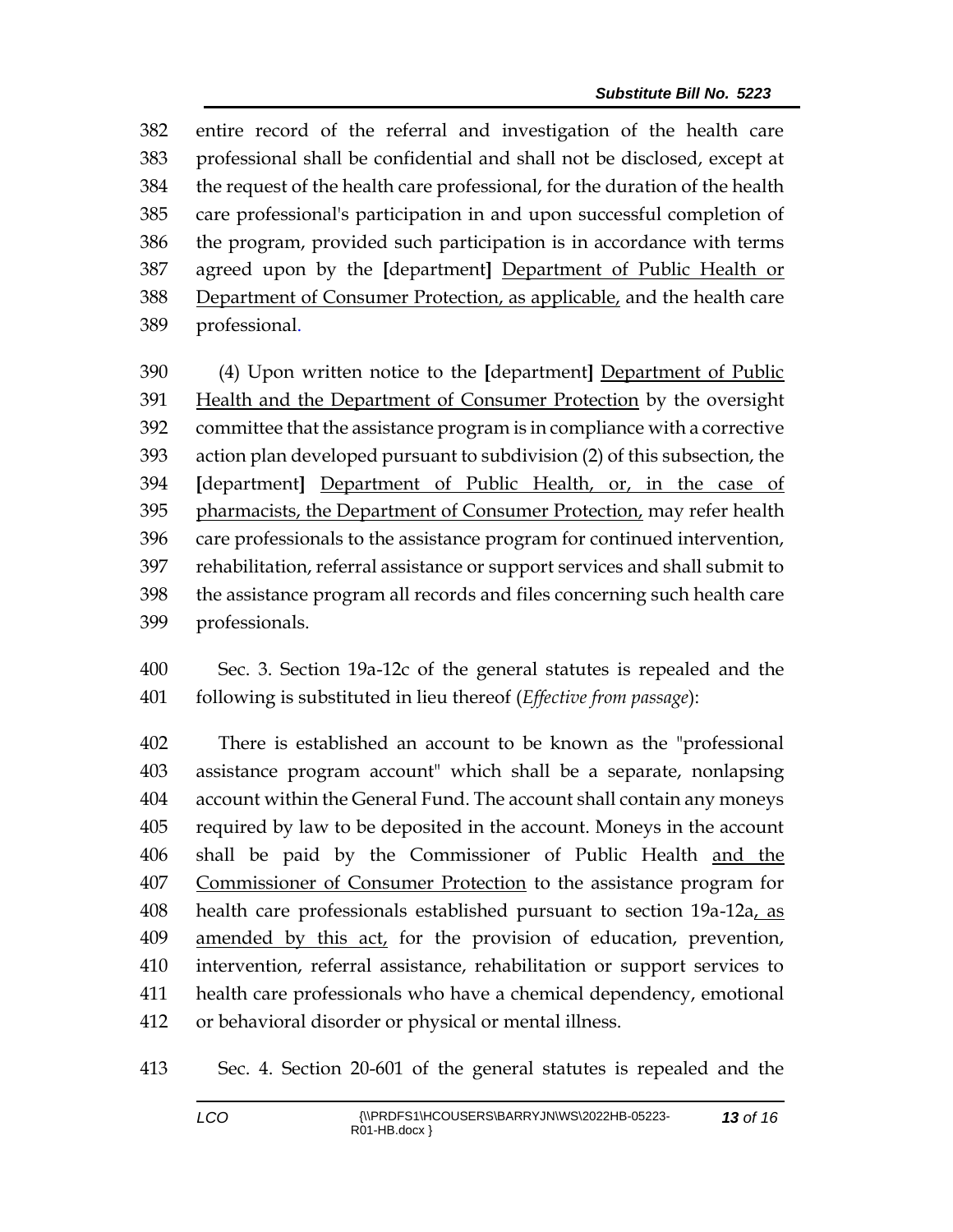following is substituted in lieu thereof (*Effective from passage*):

 (a) The **[**department**]** Department of Consumer Protection shall collect the following nonrefundable fees:

 (1) The fee for issuance of a pharmacist license is two hundred dollars, payable at the date of application for the license.

 (2) The fee for renewal of a pharmacist license is the professional services fee for class A, as defined in section 33-182*l*. Before the commission grants a license to an applicant who has not held a license authorized by the commission within five years of the date of application, the applicant shall pay the fee required in subdivision (1) of this section.

 (3) The fee for issuance of a pharmacy license is seven hundred fifty dollars.

 (4) The fee for renewal of a pharmacy license is one hundred ninety dollars.

 (5) The late fee for an application for renewal of a license to practice pharmacy, a pharmacy license or a permit to sell nonlegend drugs is the amount set forth in section 21a-4.

 (6) The fee for notice of a change in officers or directors of a corporation holding a pharmacy license is sixty dollars for each pharmacy license held. A late fee for failing to give such notice within ten days of the change is fifty dollars in addition to the fee for notice.

 (7) The fee for filing notice of a change in name, ownership or management of a pharmacy is ninety dollars. A late fee for failing to give such notice within ten days of the change is fifty dollars in addition to the fee for notice.

 (8) The fee for application for registration as a pharmacy intern is sixty dollars.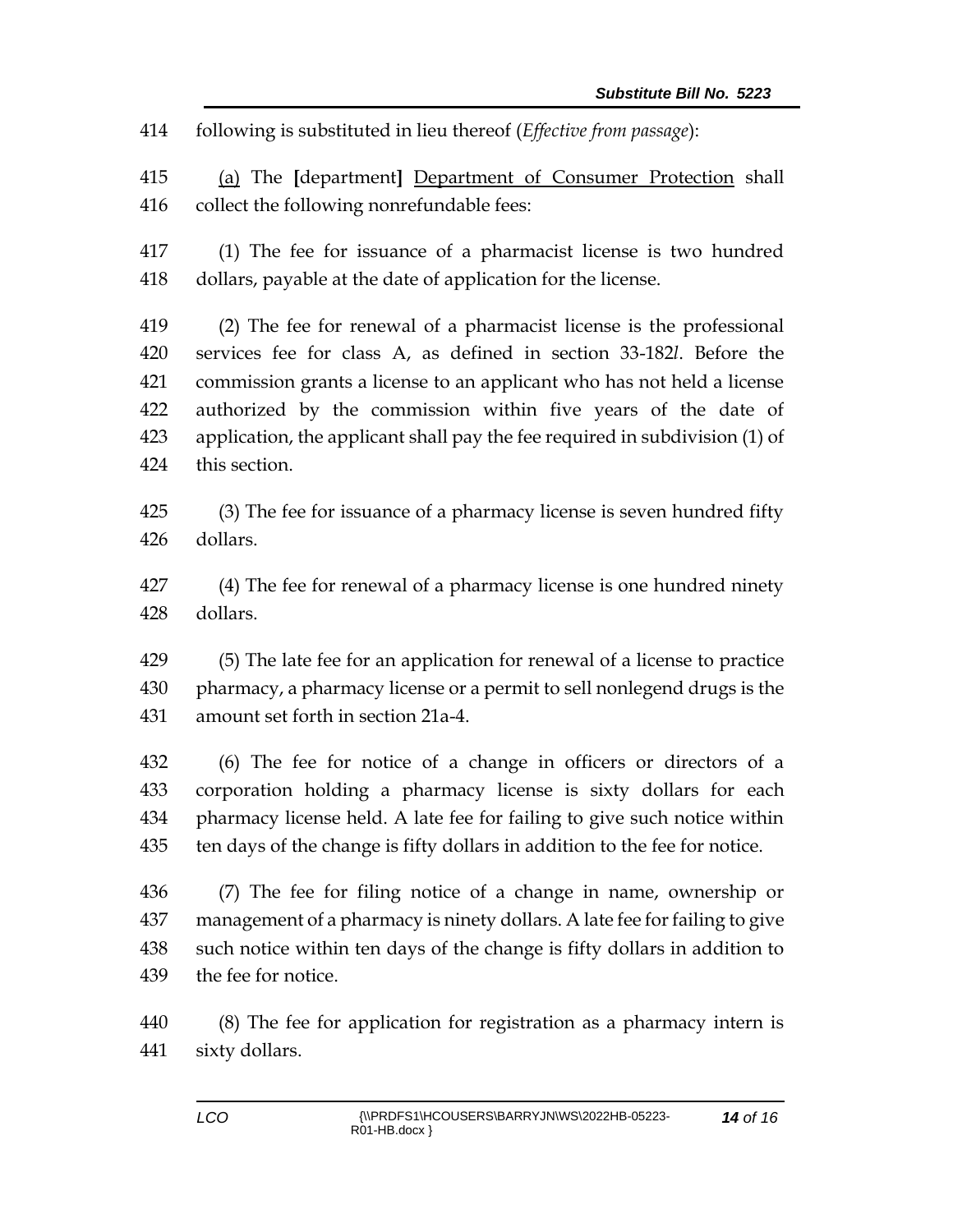(9) The fee for application for a permit to sell nonlegend drugs is one hundred forty dollars.

 (10) The fee for renewal of a permit to sell nonlegend drugs is one hundred dollars.

 (11) The late fee for failing to notify the commission of a change of ownership, name or location of the premises of a permit to sell nonlegend drugs within five days of the change is twenty dollars.

 (12) The fee for issuance of a nonresident pharmacy certificate of registration is seven hundred fifty dollars.

 (13) The fee for renewal of a nonresident pharmacy certificate of registration is one hundred ninety dollars.

 (14) The fee for notice of a change in officers or directors of a corporation holding a nonresident pharmacy certificate of registration is sixty dollars for each pharmacy license held. A late fee for failing to give such notice within ten days of the change is fifty dollars, in addition to the fee for notice.

 (15) The fee for filing notice of a change in name, ownership or management of a nonresident pharmacy is ninety dollars. A late fee for failing to give such notice within ten days of the change is fifty dollars, in addition to the fee for notice.

 (16) The fee for application for registration as a pharmacy technician is one hundred dollars.

 (17) The fee for renewal of a registration as a pharmacy technician is fifty dollars.

 (18) The fee for issuance of a temporary permit to practice pharmacy is two hundred dollars.

468 (b) On or before the last day of January, April, July and October in 469 each year, the Commissioner of Consumer Protection shall: